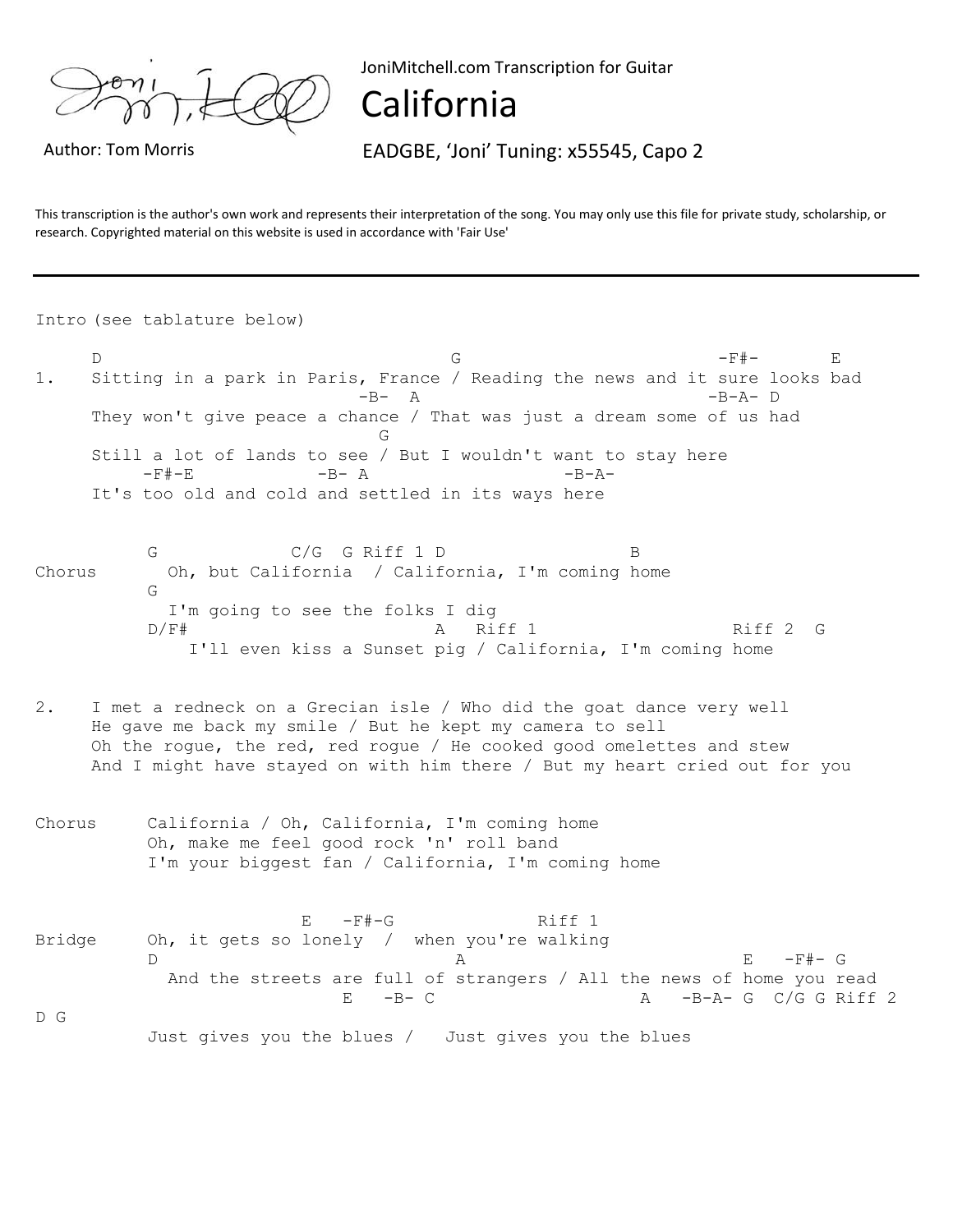3. So, I bought me a ticket / I caught a plane to Spain Experimental control of the control of the control of the Experimental Experimental Control of the Experimental  $F<sup>10</sup>$ Went to a party down a red dirt road / There were lots of pretty people there  $A<sup>5</sup>$  $5$  G D Reading "Rolling Stone", reading "Vogue"  $G$  and  $E^{10}$ They said, "How long can you hang around?" / I said, "A week, maybe two A  $5 \hspace{2.5cm} G$ Just until my skin turns brown" / Then I'm going home Chorus To California / California, I'm coming home Oh, will you take me as I am? Strung out on another man? / California, I'm coming home E -F#-G Riff 1 Bridge Oh, it gets so lonely / when you're walking D A And the streets are full of strangers E -F#- G Riff 1 D A All the news of home you read / More about the war / And of bloody changes E -F#-G Riff 1 D A Oh, will you take me as I am? / Will you take me as I am? / Will you? E -F#-G Riff 1 D A Will you take me as I am? / Will you take me as I am? / Will you?

D<sub>o</sub> G

Intro

| $A$ G $\qquad \qquad G$ |  |  | A D G                                                                        |
|-------------------------|--|--|------------------------------------------------------------------------------|
|                         |  |  |                                                                              |
|                         |  |  | -2h3p2------- -3---3-3---3- -3-------2---3p2--- -3---3-3---3- -3---3--3--3-  |
|                         |  |  | -------2---2- -4---4-4---4- -4---2--2-------2- -2----2- -2---2- -2---2-0--0- |
|                         |  |  |                                                                              |
|                         |  |  |                                                                              |
|                         |  |  |                                                                              |

Verse D G -F#- E -B- A -B-A-|--2----2--------|-3----3---------|-0----0--0----0-|--------------||  $1 - 3 - - - 3 - 3 - - 3 - 1 - 3 - 1 - 3 - - - 3 - 3 - - - - - 1 - 0 - 0 - 0 - - - - 0 - 1 - 2 - - - - 2 - 0 - - - - 1$ |\*-2----2-----2--|-0----0-------0-|-1----1--1----1-|-2----2----2-\*|| |\*-0--0------0---|----------------|-2----2--2----2-|-2----2------\*|| |----------------|----------------|-2----2--2--2---|-0--0---------|| |----------------|-3--3-------2---|-0--0-----------|--------------||

Chorus G C/G G Riff 1 D B |-------3---3-----|-------------------|-------2---------|-----------| |-------0---0-----|-1p0---------------|-----3-----3---3-|-4---4-4-4-| |-----0---------0-|-------0-----------|---2---------2---|-4---4-4-4-| |---0---------0---|-2p0--------0h2p0--|-0---------------|-4---4-4-4-| |-----------------|---------0h2-----2-|-----------------|-2---2-2-2-| |-3-------3-------|-3---3-------------|-----------------|-----------|